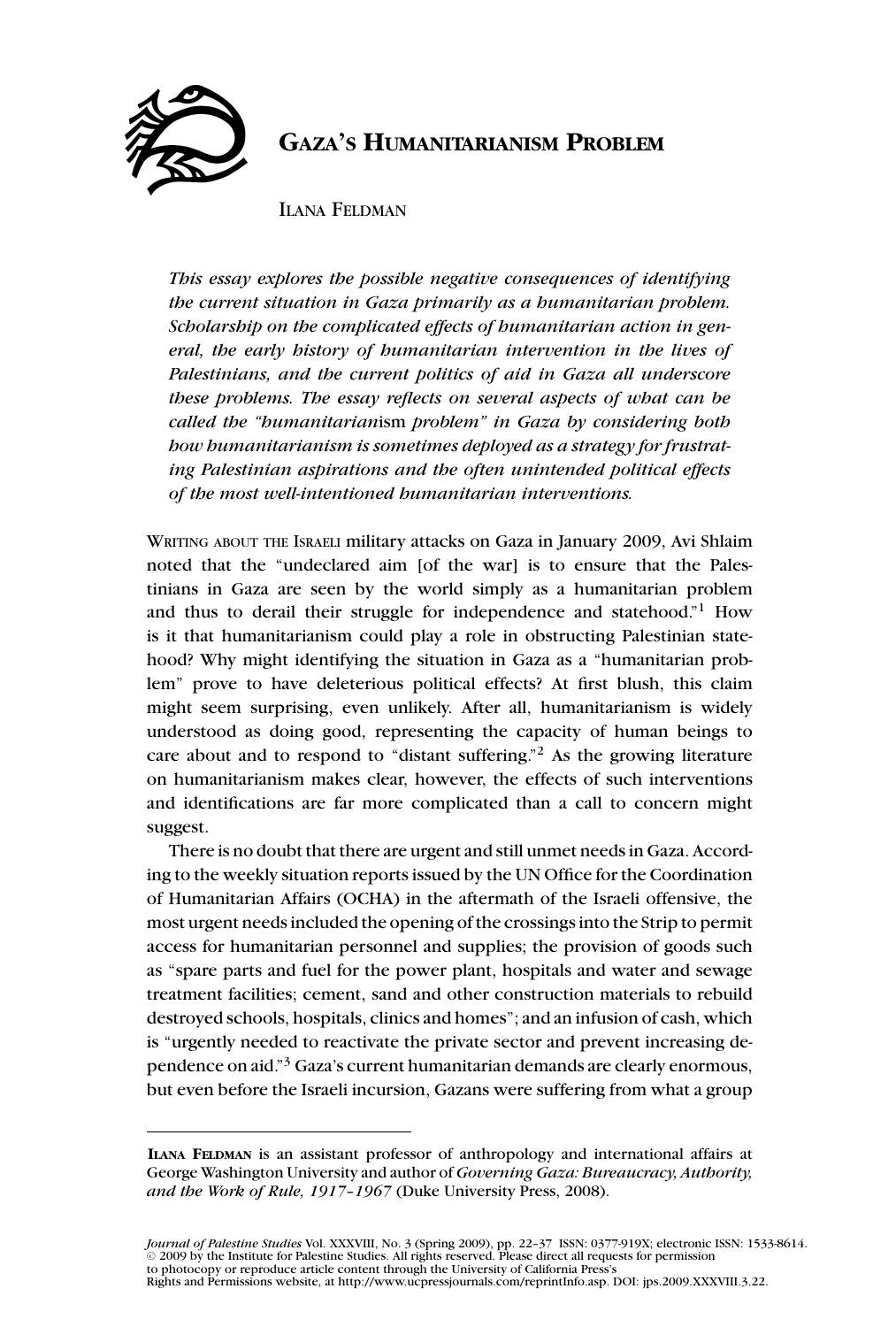of international aid agencies called a "humanitarian implosion."<sup>4</sup> Since Hamas's victory in the Palestinian parliamentary elections in January 2006, Israel and the international community have maintained a blockade of the Gaza Strip that only tightened after Hamas's takeover of Gaza in June 2007.5

Estimates of the costs of rebuilding Gaza hover around \$2 billion.<sup>6</sup> On 29 January, the United Nations launched a \$613-million appeal for crisis response, anticipating another appeal for longer-term needs to be launched later.<sup>7</sup> Even as he was reluctant to comment much on Operation Cast Lead itself, President Barack Obama responded to this appeal by authorizing the quick release of \$20 million to assist Palestinians suffering the effects of the war.<sup>8</sup> Talk of rebuilding began almost as soon as Israeli forces pulled back from Gaza; so did political struggles for the control of aid money.9 Most foreign donors, including Arab states, wanted funds for Gaza to bypass Hamas and to be channeled through Fatah and the Ramallah branch of the Palestinian Authority instead.<sup>10</sup> As Hamas is the effective government in Gaza, it is unclear how this will be accomplished.

The current politics of aid in Gaza underscores some of the potential dangers inherent in humanitarianism. In exploring the effects of characterizing the situation as a humanitarian problem, this essay is not intended as a critique of humanitarian agencies working on the ground, whose personnel strive tirelessly in the face of great danger and hardship to fulfill their missions.<sup>11</sup> Its purpose, rather, is to raise questions about how we define the best strategies for acting in response to the situation. As such, this essay intends to be suggestive rather than comprehensive in its accounting of Gaza's humanitarian landscape. To this end, it reflects on several aspects of what can be called the "humanitarianism problem" in Gaza by considering both how humanitarianism is sometimes deployed as a strategy for frustrating Palestinian aspirations and the often unintended political effects of the most well-intentioned humanitarian interventions.

I draw on the rich scholarship on the international humanitarian order to situate the Palestinian case within the broader landscape of humanitarian action. While the Palestinian case is often said to be exceptional, it is in fact intrinsically connected to this wider field. This case is distinguished by the long and extensive UN involvement in both the political fate of Palestine and the humanitarian condition of Palestinians. Indeed, humanitarianism, most often pursued under UN auspices, could be said to be one of the most consistent aspects of Palestinian life since the displacement and dispossession of most of the population in the 1948 war, known to Palestinians as the Nakba (catastrophe). This essay looks back to the first humanitarian efforts in Gaza after 1948 as a comparative example that confirms the complicated effects of such efforts. Evaluating the current humanitarian condition demands that we not only identify suffering and need—the first humanitarian impulse but also carefully consider the impact of particular forms of evaluation and intervention.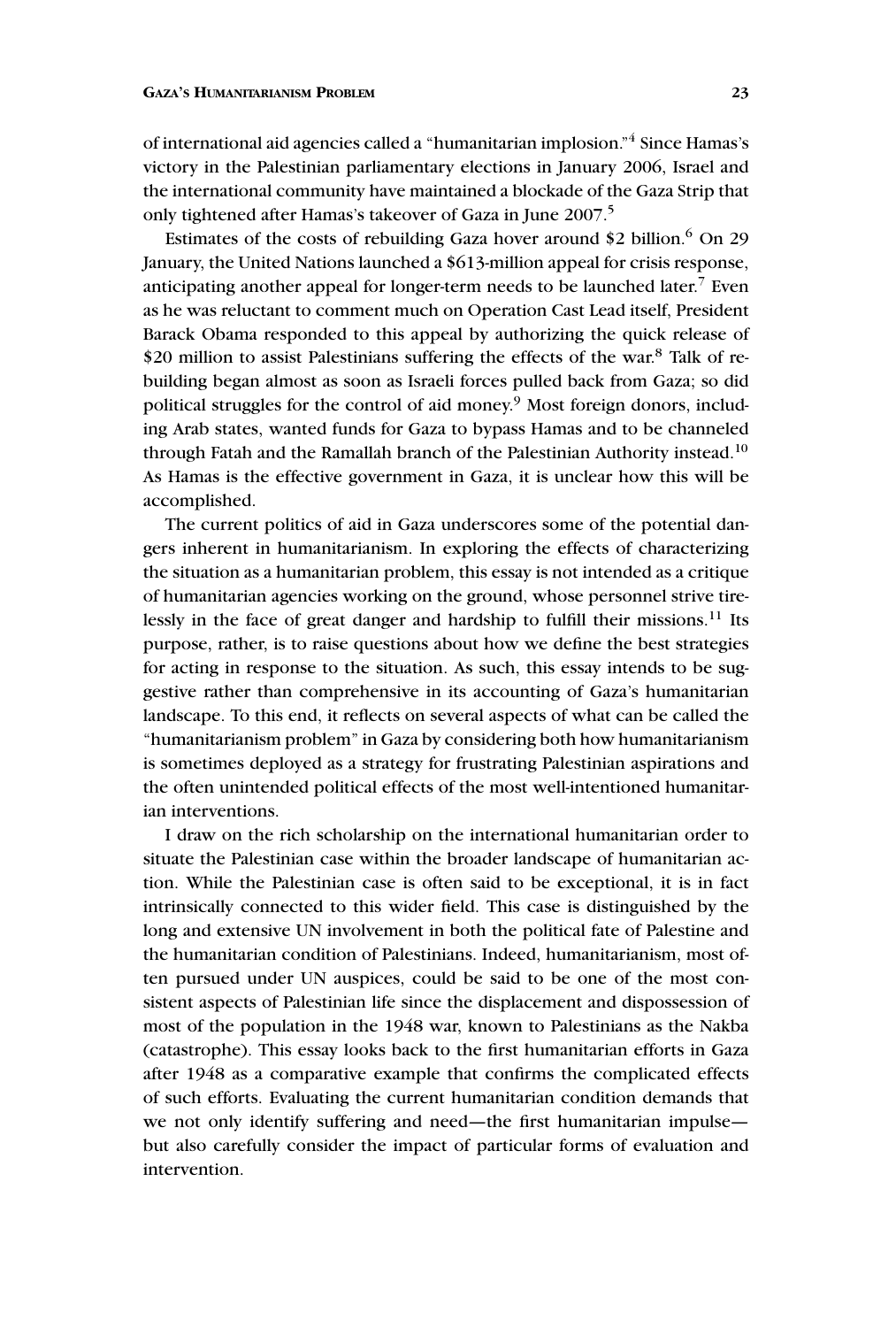#### **IDENTIFYING CAUSES AND VICTIMS**

Evaluating humanitarian effects requires identifying humanitarian action. One challenge in this regard is that there exists neither a single definition of humanitarianism nor an agreed upon form of intervention or area of jurisdiction. Rather, humanitarianism is a field defined by debate: should it address the political causes of "disaster," or limit itself to addressing its effects? Should it focus only on alleviating immediate suffering, or undertake development projects that might have more structural impact? Should humanitarian actors consider the use of force to support their missions, or must they reject an alliance with militarism as antithetical to their ethic? Each of these questions is very much alive. Broadly speaking, humanitarianism can describe a variety of interventions: from the delivery of food and medical care to the development of industry and education. It derives from several sources, compassionate concern and legal obligation chief among them. Humanitarian compassion is often based in religious traditions of charity, but it can also spring from secular claims to a common humanity. The evolving area of International Humanitarian Law (IHL) governing conduct in war and the treatment of occupied territories and peoples provides the normative basis for humanitarian obligations.<sup>12</sup>

Irrespective of the differences that exist among the people and agencies who define their work as humanitarian, all such action requires identifying the situations which demand intervention. Every year, Médecins Sans Frontieres/Doctors without Borders (MSF) publishes a list of what it calls the "top ten most underreported humanitarian crises." The purpose of this list is to direct public attention to—and therefore encourage action on—tragedies that may not have received much media attention (an absence that is itself a political phenomenon).<sup>13</sup> Naming causes and identifying victims is crucial to what Didier Fassin calls humanitarianism's "politics of life,"<sup>14</sup> underscoring a point that is often lost in the heated debates about whether humanitarianism *should* be political. Whatever its intent, and however carefully delimited its mandate, humanitarianism *always* has political effects.

Among what Fiona Terry calls the "paradoxes of humanitarian action" and David Kennedy describes as the "dark sides of virtue"<sup>15</sup> are the possibilities that humanitarian intervention may prolong conflicts that cause the suffering it seeks to alleviate; that principles of neutrality and confidentiality may impede calling perpetrators to account; that, in serving as gateways to assistance, procedures of refugee identification and registration may also impose restrictions on victims' actions; and that the need to mobilize international compassion to support humanitarian endeavors may involve some degree of exploitation of people's suffering.16 Thinking about the effects of humanitarian naming and action on "causes" and "victims" respectively provides one way to explore this very complicated terrain.

The possibility that humanitarian intervention can impede resolving "the situation" is of great concern to humanitarian actors.<sup>17</sup> Few humanitarian agencies would consider it within their purview to work actively toward such a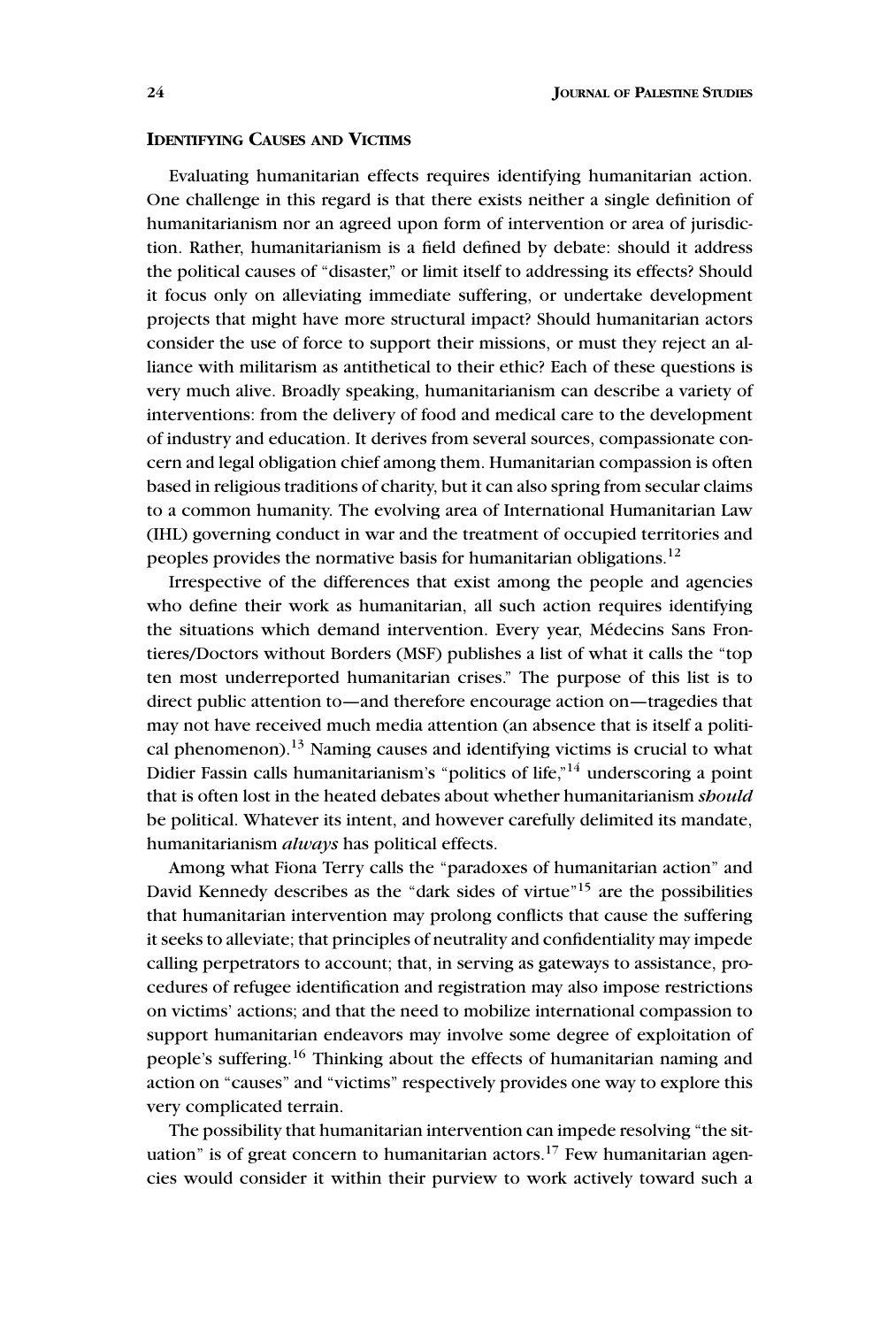resolution, and indeed most see their recusal from involvement in political processes as crucial to their ability to accomplish their goals. At the same time, they hope that carving out a "humanitarian space" within which they can protect lives and alleviate suffering will provide local actors with the political space in which to conclude conflicts and adjudicate responsibility. That warring parties may use the breathing room—or even the services—that humanitarianism provides to extend their campaigns is a source of great anguish for these agencies. $18$ 

Humanitarian action's impact on recipients of aid can be equally contradictory. By reducing people to their victim status—in part by requiring them to appear as exemplary victims and not political actors in order to receive recognition of their suffering, and in part as a byproduct of exigencies of aid delivery that restrict their capacities to act in other ways<sup>19</sup>—humanitarianism can contribute to the production of what Miriam Ticktin terms a "limited humanity.<sup>"20</sup> Humanitarian agencies depend heavily on donations from governments, foundations, and individuals, and on the mobilization of compassion. The global circulation of images of suffering becomes a necessity for "transforming emotion into donations."<sup>21</sup> At the same time, there are ways in which humanitarian action, without meaning to, can serve as a space from which people can act politically and can provide a language to press such claims. Limit and possibility are linked in humanitarianism's effects on those it seeks to help.

# **POST-NAKBA HUMANITARIANISM IN GAZA**

Conditions in Gaza have gotten steadily worse since the start of the second intifada in 2000, deteriorating at an accelerated pace since 2006 and reaching a new nadir in the recent Israeli military assault on the territory. As new levels of depredation are reached, the situation has regularly been described as the Strip's most profound humanitarian crisis since 1948.<sup>22</sup> Given that the Nakba serves as the ever-present comparison, it is helpful to look back at the humanitarian response to this earlier moment and its complicated effects on Palestinian life and community. This brief discussion draws on ethnographic and archival research conducted over the last ten years on these early humanitarian efforts, and seeks to understand the ways in which the aid regime that developed after 1948 shaped social relations, political community, and civic values in Gaza. $^{23}$ This research confirms that however narrowly humanitarian agencies may seek to define their missions, however carefully they adhere to humanitarian principles of neutrality, impartiality, and independence, the effects of such aid are widespread and long-lasting. The assumption that aid agencies' nonpolitical approach will have no political impact is a fallacy.

The Nakba created serious political and humanitarian problems in Gaza and in other areas where Palestinians fled in the course of the war over the establishment of Israel. The international response to this situation addressed the latter. The UN, recognizing both the crisis and the responsibility of the international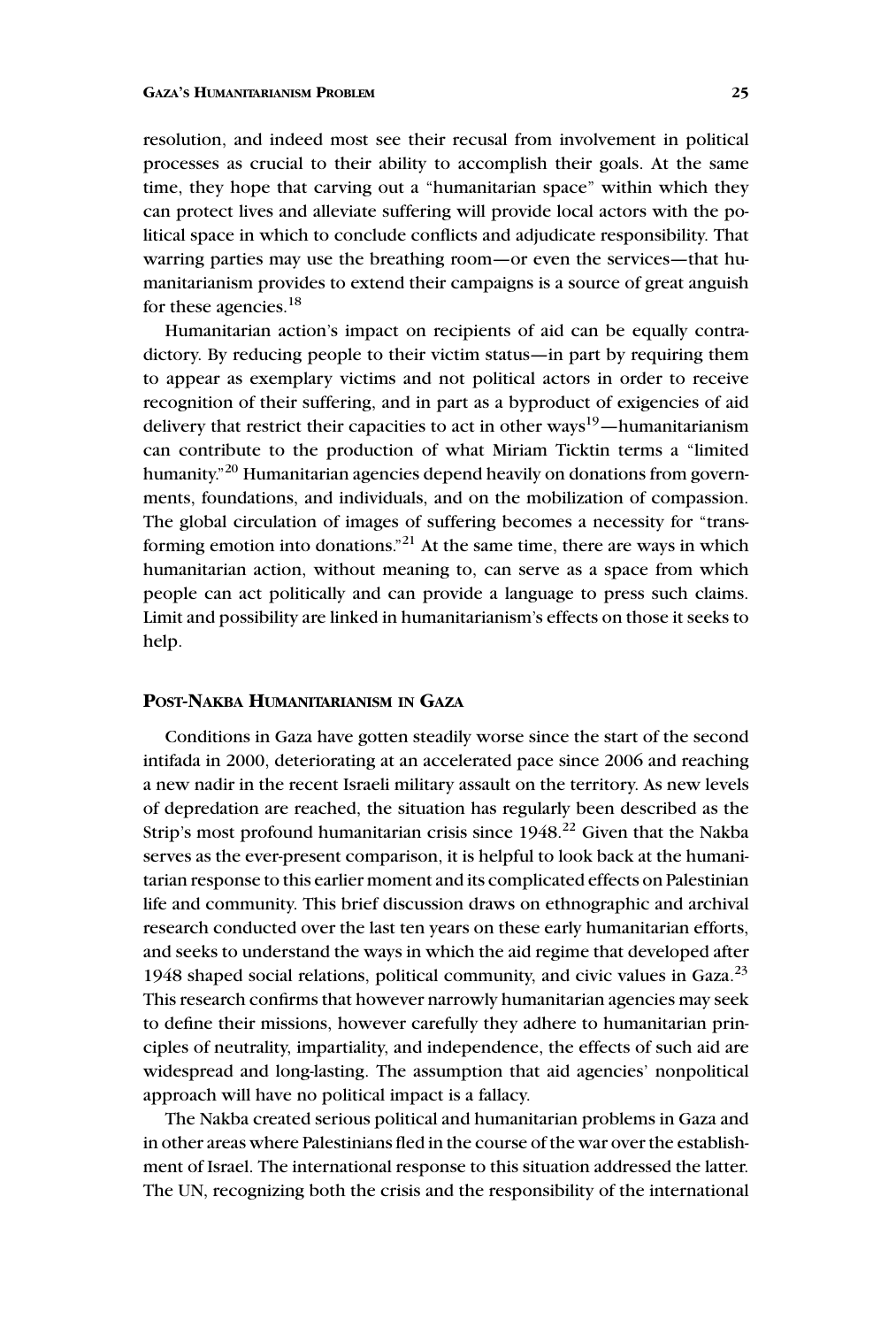community to do something about it, responded first by commissioning organizations like the International Committee of the Red Cross (ICRC) and the American Friends Service Committee (AFSC) to provide assistance to refugees, and later by establishing the UN Relief and Works Agency for Palestine Refuges (UNRWA) to deliver this aid. $^{24}$  When UNRWA was created in 1950, its mission was to provide relief and other assistance to Palestinians who had lost their land and livelihoods, had been displaced from their homes, were in need of assistance, and resided in places close to historic Palestine (Jordan, Lebanon, and Syria) or in areas of Palestine that did not become part of Israel (the West Bank and Gaza).

Sixty years after this initial intervention, Gazans continue to reflect on the effects of humanitarian relief, often expressing very mixed feelings about

*Gazans continue to reflect on the effects of humanitarian relief sixty years later, often expressing very mixed feelings about receiving UN aid at all.*

receiving UN aid at all. Abu Salim, a refugee from Majdal (now the Israeli city of Ashqelon) whom I interviewed during my field research, recalled the advice he had received from an American relief worker at the time: "This food you eat from UNRWA—I want to tell you something, but do not say that I told you: if you reject the provisions and do not eat, then twenty people will die because of hunger, and then they will take you back soon to your original homes." Abu Salim went on

to comment, "But we did not have that awareness. If we told people to do that, they would refuse."<sup>25</sup> Palestinians in Gaza and elsewhere identified relief as a right (a recognition of international responsibility for their plight) but at the same time worried that availing themselves of that right might hinder their realization of fundamental political rights, particularly their right to return to their homes. There is no easy answer to the political dilemmas produced by humanitarianism—not in 1948 and not now.

All Palestinian refugees shared the anguish and anxiety of the Nakba experience, and most ultimately came under UNRWA jurisdiction, but each space of refuge had its own particularities. The Gaza Strip, which came under Egyptian administration after 1948, was not part of any existing sovereign state. (Conversely, the West Bank was incorporated into Jordan from 1948–67.) Gaza's provisional borders were defined by the 1949 armistice agreement between Israel and Egypt. Its entire population was Palestinian; the prewar population of about 80,000 increased by 300 percent with the influx of 250,000 refugees from cities and villages to the north and east of Gaza. All of these factors shaped initial relief projects in Gaza, most of which involved efforts to consolidate and negotiate the new categories of "refugee" and "native" as the dominant population and socioeconomic distinctions in Gaza. Those who qualified as refugees received UN aid; those who did not, including those who remained in their own houses but who had lost their lands and livelihoods, were not eligible for this assistance.

In circumstances where much of the native population had lost its land (which now lay on the other side of the border of what had become Israel), even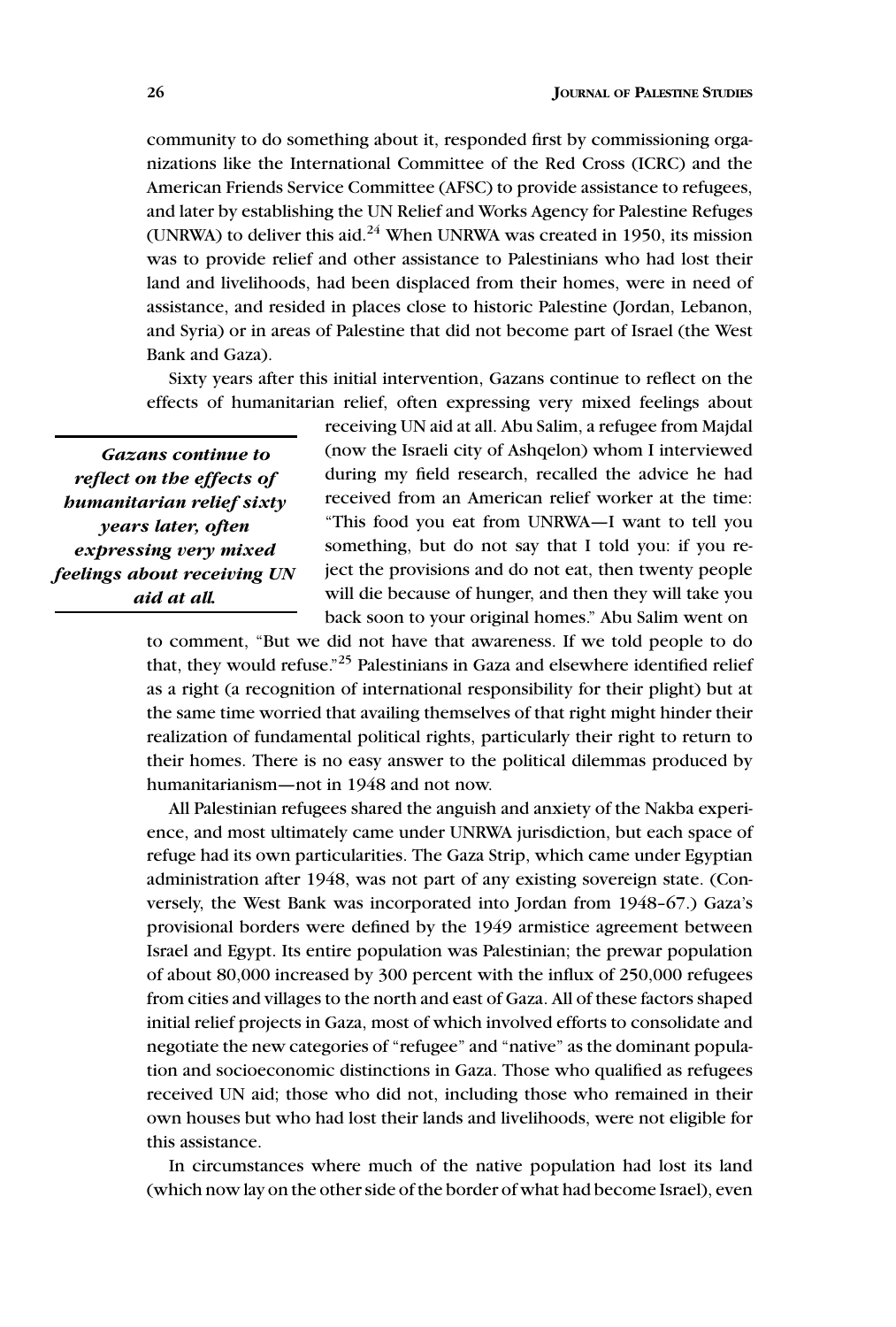if they had not been displaced from their homes, the creation of operational distinctions among the post-Nakba population of the Gaza Strip—distinctions that were necessary to fit both the emerging postwar international humanitarian order and the specific UN mandate for aid to Palestinian refugees—clashed with the humanitarian impulse to assist *all* who were in need. Aid workers in Gaza were indeed often anguished by the constraints on their capacity to give aid.<sup>26</sup> Eventually native Gazans' acute need for help was met in other ways: the Egyptian government and organizations like CARE provided aid, and a small number of native Gazans made their way onto the ration rolls, either through fraudulent registrations or through the category of "Gaza poor."<sup>27</sup> As I have detailed elsewhere, the effects of these population distinctions extended far beyond matters of material assistance. One effect was to help establish the categories "refugee" and "native" as crucial social and political markers of difference within the community.<sup>28</sup> People in Gaza interacted and continue to interact through these categories and to make claims about national values and political positions in relation to them.

The early humanitarian experience in Gaza confirms that operational categories of aid—along with the mechanisms through which such aid is disbursed, such as refugee camps and rations—have social and political significance beyond the realm of the humanitarian order. As such, these categories form the materials out of which people identify themselves and their communities and through which they speak to each other and to the broader international community.<sup>29</sup> Humanitarianism does not wholly shut down politics; rather, it helps shape a political field of identity and action in ways that are not within the control of either relief workers or aid recipients.

Thinking about the effects on Gaza of the first relief projects can help clarify some of the stakes of the current humanitarian response. Both 1948 and 2009 are entirely man-made disasters: the first the result of war and Israel's refusal to allow refugees to return to their homes, and the second the result of both the recent Israeli military assault and the ongoing blockade of the territory as part of a strategy to depose the Hamas-led government. Humanitarianism is not an arena well-suited for pursuing accountability. Its cause is the redress of "suffering," not the crafting of political and military strategies to halt the actions and structures that produce this suffering. The humanitarian assistance provided to displaced and dispossessed Palestinians in Gaza and elsewhere did not bring them any closer to their primary goal: to return to their homes. It did, however, have significant effects. Chief among these was the consolidation of the category of "refugee" as a means of humanitarian intervention and distinction, and the creation of the identity and experience of the refugee as a crucial element in Palestinian politics. Responses to Gaza's current crisis will undoubtedly give rise to new products of humanitarian intervention. What these products will be is not entirely predictable, but we need to think about the possibilities as we evaluate current efforts.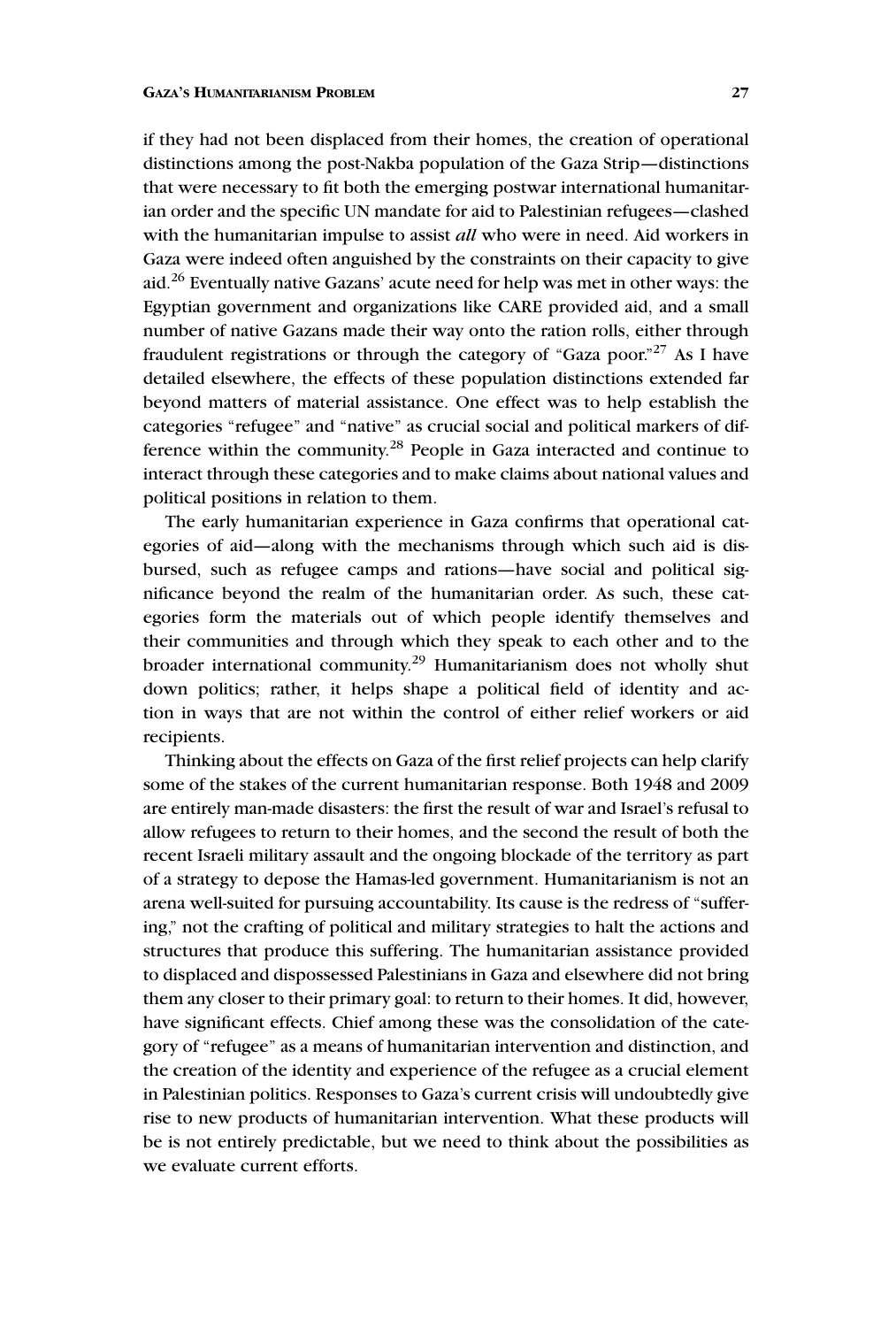#### **HUMANITARIANISM AS OCCUPATION STRATEGY**

There is considerable debate among Palestinians about the meaning and impact of both UN aid to refugees and the newer NGO-based development initiatives in the West Bank and Gaza Strip. Some ascribe sinister motives to humanitarian interventions. As one Gazan commented to me, echoing beliefs I heard from others as well:

> Western imperialism made us beggars in order to remain weak and stop fighting Israel. Was it really out of pity for the Palestinian people? No, there was an aim behind this. What was this aim? That the Palestinian forget his homeland since he takes the flour sack. $30$

As I have suggested, humanitarianism need not be cynically deployed to have negative effects, but given how frequently humanitarianism has been utilized as a tool in struggles against Palestinian political aspirations, this feature of the Palestinian experience with humanitarianism must be noted as well. Although I have drawn attention to Israeli uses of humanitarian language, it should be remembered—as the Gazan I quoted above suggested—that it is not only Israel that has been complicit in consolidating and deploying this discourse.<sup>31</sup>

Since its 1967 occupation of the West Bank and Gaza Strip, Israel has simultaneously claimed and disavowed a humanitarian relationship to the occupied Palestinian population by presenting itself as being motivated by humanitarian *compassion* even as it rejects the idea that it has any clearly defined humanitarian *obligations*. It is, in part, the indeterminacies in humanitarianism itself that enable such an apparently contradictory stance. As Lisa Hajjar notes, Israel rejected the claim that it had any legal responsibility to the Palestinian population under the Fourth Geneva Convention from the outset of the occupation, while also affirming that it would nonetheless "respect its 'humanitarian provisions'."<sup>32</sup> What it understood these provisions to be was left strategically undefined. Although this idiosyncratic stance was not accepted by the ICRC or by much of the international community, little has ever been done to compel Israel to comply with the provisions of international law. Israel's unilateral withdrawal from Gaza in 2005 was, in part, the latest twist in this long-running disavowal of an occupier's responsibility.33

Israel's framing of its policies in the occupied territories as "enlightened occupation<sup> $34$ </sup> (which was no longer tenable after the outbreak of the first intifada in 1987) was part and parcel of its deployment of the language of humanitarianism. $35$  Not only was it hoped that by making economic and social conditions bearable Palestinian political demands might be defused; the language of humanitarianism provided cover for policies that directly worked against those demands. Policies such as moving people out of refugee camps in the Gaza Strip into new neighborhoods were pursued as part of a declared "'humanitarian' policy of urban renewal and health development<sup>"36</sup> but were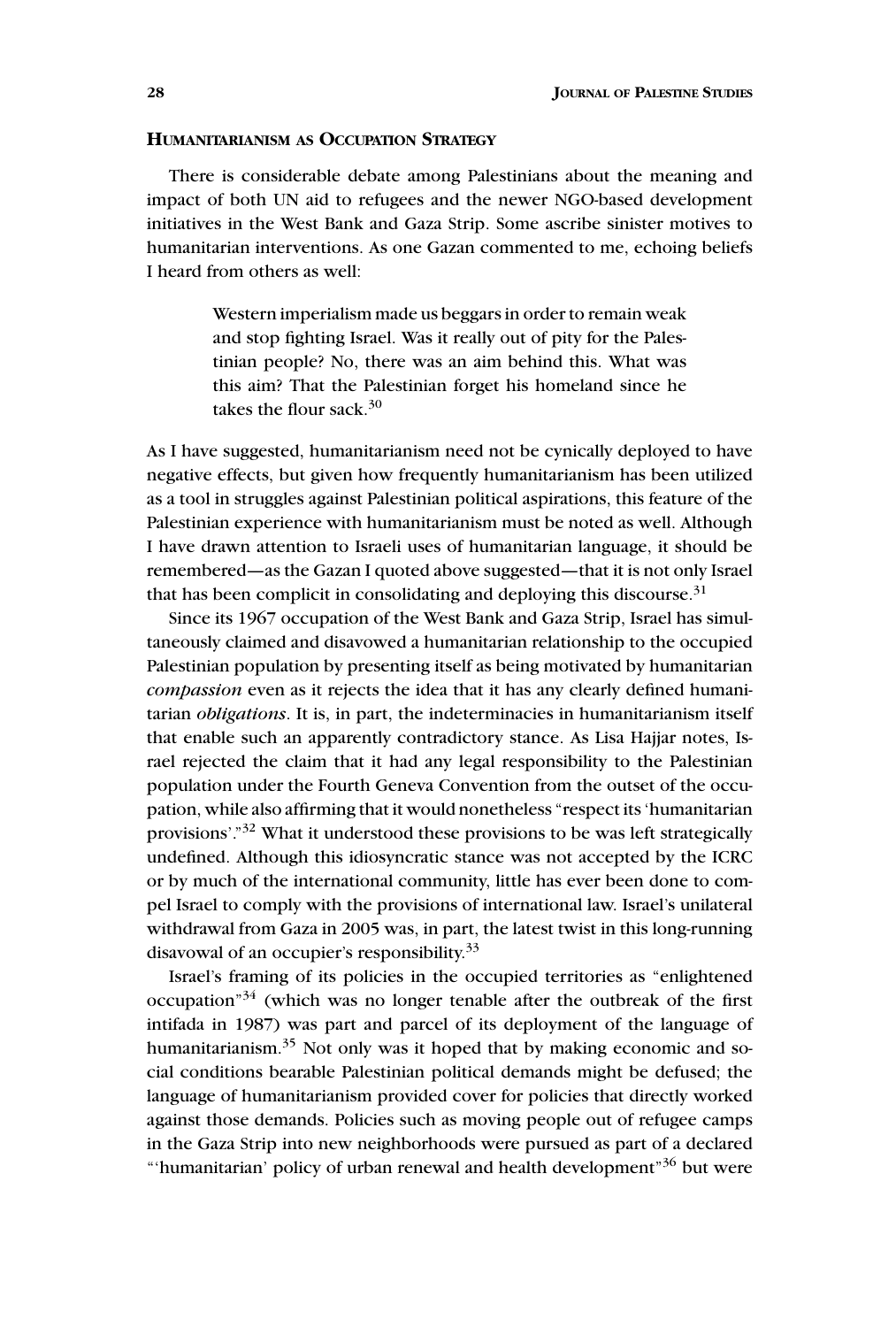understood by Palestinians to be part of an attempt to dissolve refugee status. The first intifada (which began in Gaza) was seen, in part, as a refusal of the Palestinian population to acquiesce to the position that their problem was primarily of a humanitarian nature. Indeed, one of the great successes of the uprising was the increasingly widespread recognition that Palestinians had legitimate political claims, not just humanitarian needs. Unfortunately, the Oslo Accord and the Palestinian Authority it gave rise to proved to be weak vehicles for the achievement of these political goals.

Since the beginning of second intifada in 2000, humanitarian language has reassumed its central place in Israeli discourse about its relationship to Palestinians—paired, of course, with a language of belligerency and danger centered on "enemies," "enemy territories," "terrorists," and so on. As part of its efforts to contain the intifada and then to punish the population for electing Hamas, Israel increased the intensity of its closure of Gaza. All the while, Israeli officials continue to insist that they are concerned with the welfare of the population. In 2006, then–Prime Minister Ehud Olmert, while denying

that there was a humanitarian crisis in Gaza, averred that despite its sanctions against Gaza, "we wouldn't allow one baby to suffer one night because of a lack of dialysis."<sup>37</sup> Similar language was heard during and after Operation Cast Lead, with Defense Minister Ehud Barak stating in the midst of the attack that Israel was "mindful of the humanitarian situation in Gaza and will continue to do our best to facilitate humanitarian solutions on the ground in cooperation with international humanitarian bodies."38 Not only did Foreign Minister Tzipi Livni deny

that the war caused a humanitarian crisis, she even seemed to suggest it had improved Gazans' living conditions: "There is no humanitarian crisis in the Strip. . . . The crossings are open, more than it [*sic*] used to be before the military operation."<sup>39</sup>

As international agencies have tried to step up assistance to Gaza in the aftermath of the war, they have run up against the limits of Israel's definition of "humanitarian." Food and medicine have gone in, but supplies to rebuild destroyed homes remain restricted.<sup>40</sup> As Israel's minister of welfare and social affairs indicated about these limits: "We are studying it . . . the exact mechanism hasn't been devised yet. . . . Israel helps fully on the humanitarian issue. Thereafter it's a red line."<sup>41</sup> Israel's repeated insistence that it will meet humanitarian needs helps produce a circular logic. Anything that Israel allows into Gaza is, by virtue of that permission, humanitarian; anything that it bars—whether cement for rebuilding or spare parts for power plants—is *ipso facto* declared to have political significance.<sup>42</sup> It is in part the very power of the humanitarian claim that makes possible a political strategy of focusing international attention on concern rather than obligation, of identifying only the most basic goods as humanitarian necessities, and thereby restricting the political, economic, and social opportunities available to Palestinians in Gaza. $^{43}$  To see how this works,

*As international agencies have tried to step up assistance to Gaza in the aftermath of the war, they have run up against the limits of Israel's definition of "humanitarian."*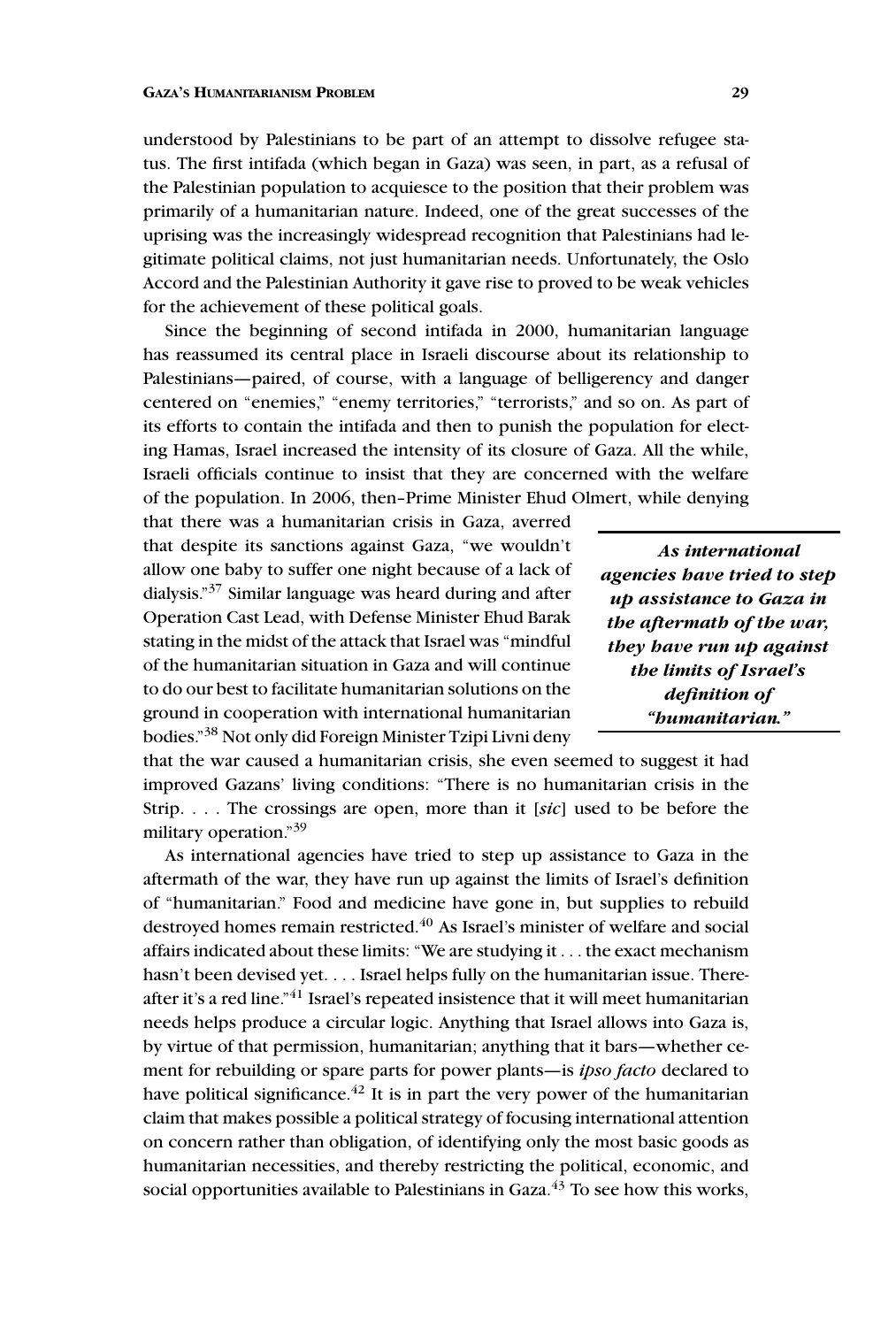however, one has to turn not to the use of humanitarian language for political purposes but to the incidental political effects of the "heart of humanitarian activity."<sup>44</sup>

# **CRISIS AND THE "NEW NORMAL"**

Humanitarian agencies use a variety of strategies to mobilize compassion to generate both attention and donation—including highlighting "crisis" as a cause for immediate action. The language of crisis can be very effective for the mission of generating attention. There are other consequences of this language, however—one being that the attention it generates is often fleeting. With its focus on the newly catastrophic, crisis response can have the effect of narrowing the range of things that are considered necessary to address. Not that other, more systemic issues are described as unimportant, but they begin to appear as second-order matters. The repeated invocation of crisis, while certainly warranted, also has the effect of making the last bad situation the new benchmark for "normal."<sup>45</sup>

The normalcy effect is evident both in news reports about conditions in Gaza (which, even as they describe the enormous destruction, often speak of a "return to normalcy"<sup>46</sup>) and in accounts by humanitarian agencies which use comparisons with conditions prior to the war to illuminate the levels of destruction. The powerful March 2008 "Humanitarian Implosion" report cited earlier, for instance, stated that at that time, 80 percent of the Gazan population was dependent on humanitarian aid, while in 2006 that number was 63 percent. As the purpose of the report was to highlight the crisis produced by Israeli restrictions imposed on Gaza after Hamas' election victory, this frame of reference makes sense, but it has the troubling side effect of revising the definition of "normal" for Gazans. Aid agencies are aware of these possible effects, and some try to call attention to how bad things have been on either side of the latest crisis benchmark. For instance, in the midst of the war, American Near East Refugee Aid (ANERA) produced (and later updated) a fact sheet entitled "Gaza Statistics Before and After the Bombardment" that made clear just how bad things were before. $47$  Such efforts to highlight the absence of normalcy in Gaza before 27 December are important, but they fail to counteract the overall narrowing effect of crisis language.

If crisis has the effect of lowering the floor for "normal" conditions, another effect of crisis language is the loss of history. The "Humanitarian Implosion" report stated that: "In September 2000, some 24,000 Palestinians crossed out of Gaza every day to work in Israel. Today that number is zero."48 What the report did not say is that the 2000 figure was itself significantly lower than the number that worked inside Israel before the first intifada (70,000) or than the number before Israel's first implementation of the closure policy in 1991  $(45,000-50,000)$ <sup>49</sup> Departing from the "partial integration"<sup>50</sup> of Palestinians into the Israeli economy as laborers and consumers, which was the strategy for the first twenty years of occupation, the policy in recent years has been to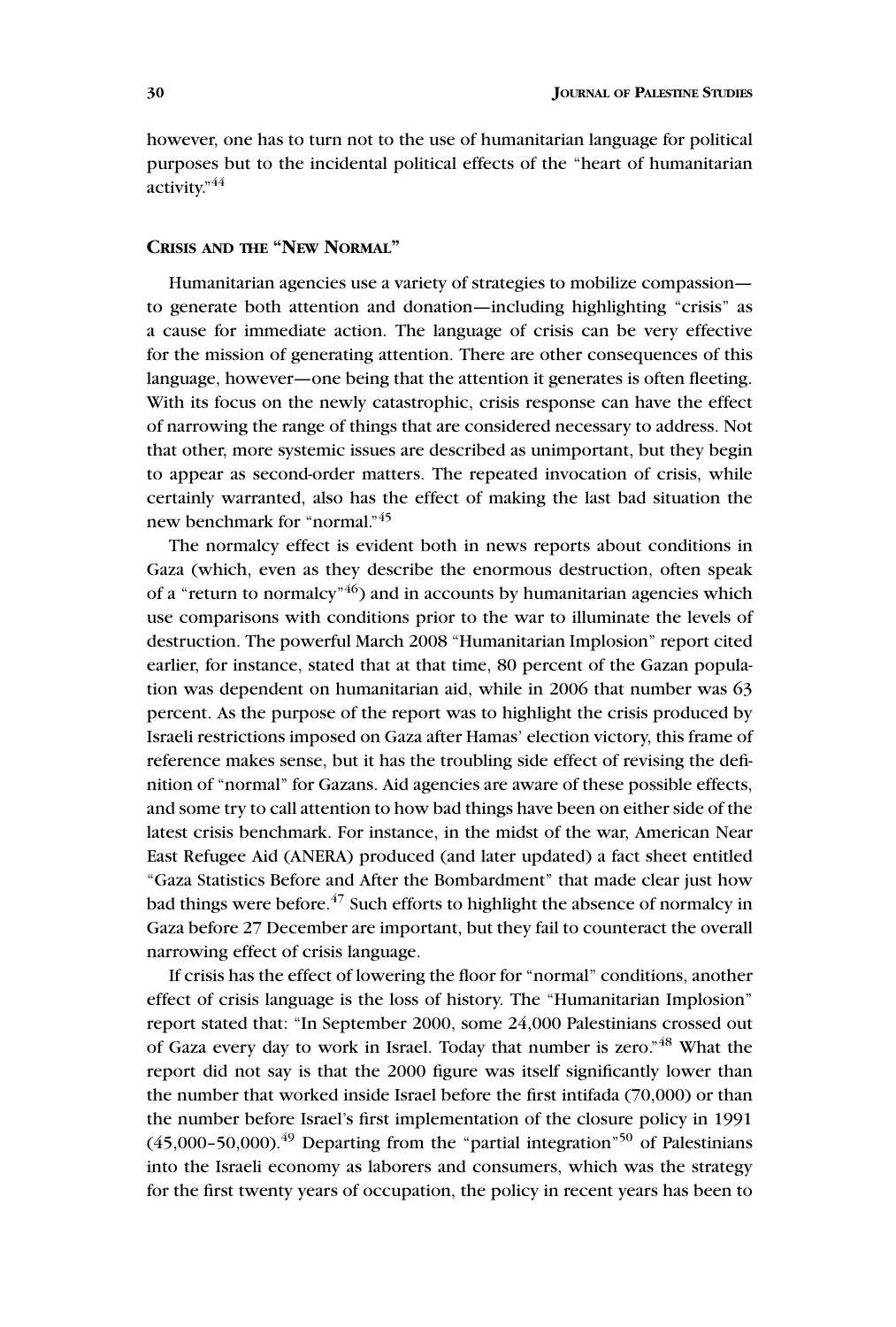replace Palestinian labor with imported foreign workers and thereby to render the Palestinian population "surplus humanity"<sup>51</sup>—irrelevant to Israel except as either enemies or potential objects of humanitarian concern.

While this longer time frame and broader analysis is crucial for understanding economic conditions in Gaza, it does not fit easily into the clarion call of crisis. A nearly twenty-year process of labor displacement is exactly that: a political *process* rather than just a moment of crisis. This strategic transformation in labor conditions to meet political goals is beyond the scope of humanitarian reporting, but it is vital to understand. In the wake of Israel's 2005 "disengagement" from Gaza and its assertion that it no longer occupies the Strip, this process of rendering Gazans "distant"—people whose suffering could evoke compassion, but not obligation—has become official Israeli policy.

#### **EXEMPLARY VICTIMS**

If crisis is the condition for humanitarian intervention, victims are its targets. Humanitarianism relies on the identification of vulnerability to determine who needs assistance and to compel people to donate to this assistance. In doing this kind of identification work, though, it also introduces new sorts of vulnerability, as the victim category is a relatively narrow one. People risk losing their identification as victims—and therefore their position as proper objects of compassion—if they do not appear "innocent" enough, or if they otherwise do not conform to the narrative demands of this category.<sup>52</sup> As with many features of humanitarian discourse, the power of the claim and its limiting effects are intrinsically linked.

Reporting on the aftermath of the Israeli offensive, MSF highlighted the evaluation by Gazan medical personnel in its employ that "every inhabitant of the Gaza Strip, without exception, has suffered in this war."<sup>53</sup> This statement was echoed by other humanitarian organizations that called attention to the fact that the entire population of Gaza fits the victim category. Similar calls to universal victim status were made in the post-1948 period, when AFSC volunteers insisted that "it is becoming increasingly difficult to make a legitimate distinction on the basis of food need as between the refugees and the inhabitants of the area,"54 and that "*all* Arabs with their homes in Palestine were destitute and proper subjects for public assistance."<sup>55</sup> In 1948, efforts to expand relief eligibility were hindered by the institutional requirements of the emerging aid regime.

In the current situation, the assertion of universal victimhood may also fail, but on slightly different grounds. If the important thing in the post-1948 period was sorting people according to bureaucratic and legalistic taxonomies, current responses to suffering in Gaza have focused more on the question of being "proper" victims. Humanitarian compassion seems increasingly reserved for those who only suffer but do not act. In the eyes of many, Gazans disqualified themselves from the victim category when they elected Hamas in 2006 and then continued to respect the results of that election despite an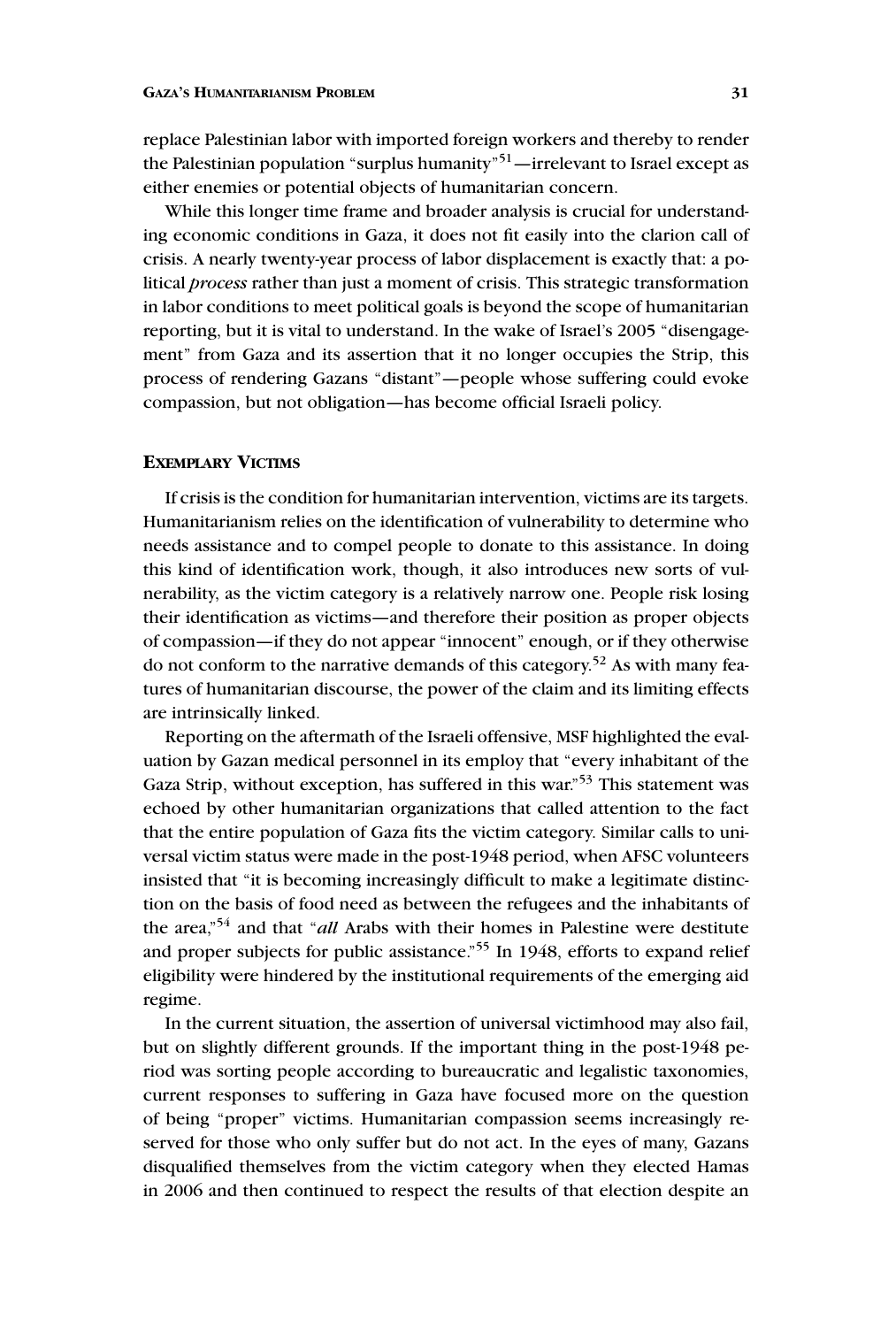international blockade designed to compel a change of heart. The power of victim identification is also its peril.

# **HUMANITARIAN SPACE AND THE ISOLATION OF GAZA**

Different forms of intervention into human life require different approaches to space and place. For development projects in the post–World War II era, the key space has been the national entity (and by extension its national economy), even though such boundaries may not be the most relevant to understanding the conditions in which people live.<sup>56</sup> The language of human rights references a global space, the realm of the "international community" and institutions such as the International Criminal Court and the United Nations, that would—organizationally at least—remove people from the specificities of their locales for the purposes of protection.<sup>57</sup> Two sorts of space are key for humanitarianism: the space of crisis (as described above), which precedes and motivates the intervention; and the humanitarian space, which both is produced by humanitarian actors and makes their work possible. The idea of this humanitarian space—a space apart from conflict, a zone that permits the delivery of assistance—has been crucial to the work of these organizations. The experience during Operation Cast Lead in Gaza, when the three-hour daily halt to firing and the establishment of a humanitarian corridor were repeatedly violated, underscores how fragile this space can be.

Aid agencies insist on the importance of this humanitarian space for their effective operations and decry intrusions into this space. But they also understand that this space is limited. For many, part of the purpose of the carving out this humanitarian space is precisely to create greater opportunities for actors who occupy the "political space" to set about the work of imagining solutions to problems and structural transformations of conditions.<sup>58</sup> Even as humanitarian agencies understand the humanitarian space in operational (and limited) terms, its discursive effects are arguably much broader. In the public imaginary it may become a descriptive rather than an operational category. As such, it connotes not a space of action, but a place of living—a place populated by "humanitarian subjects" who (as described above) either live as "proper" victims or are unworthy of concern.

Thus, the idea of the humanitarian space can have the unwitting effecting of contributing to the separation and fragmentation of social and political spaces. Even so, the primary cause of Gaza's isolation has been neither humanitarian description nor humanitarian action. Rather, isolation is the direct result of Israeli policies of closure and surveillance (starting most clearly under the Oslo Accord and more acutely during the second intifada, but with earlier roots as well) and has been further exacerbated by Palestinian politics. Gaza is isolated in two respects: most Gazans and the goods they produce cannot get out, whether to the West Bank or the outside world, while most other people, whether Palestinians living elsewhere or foreigners, cannot get in. A crucial exception to this lack of movement is the capacity of the Israeli military to get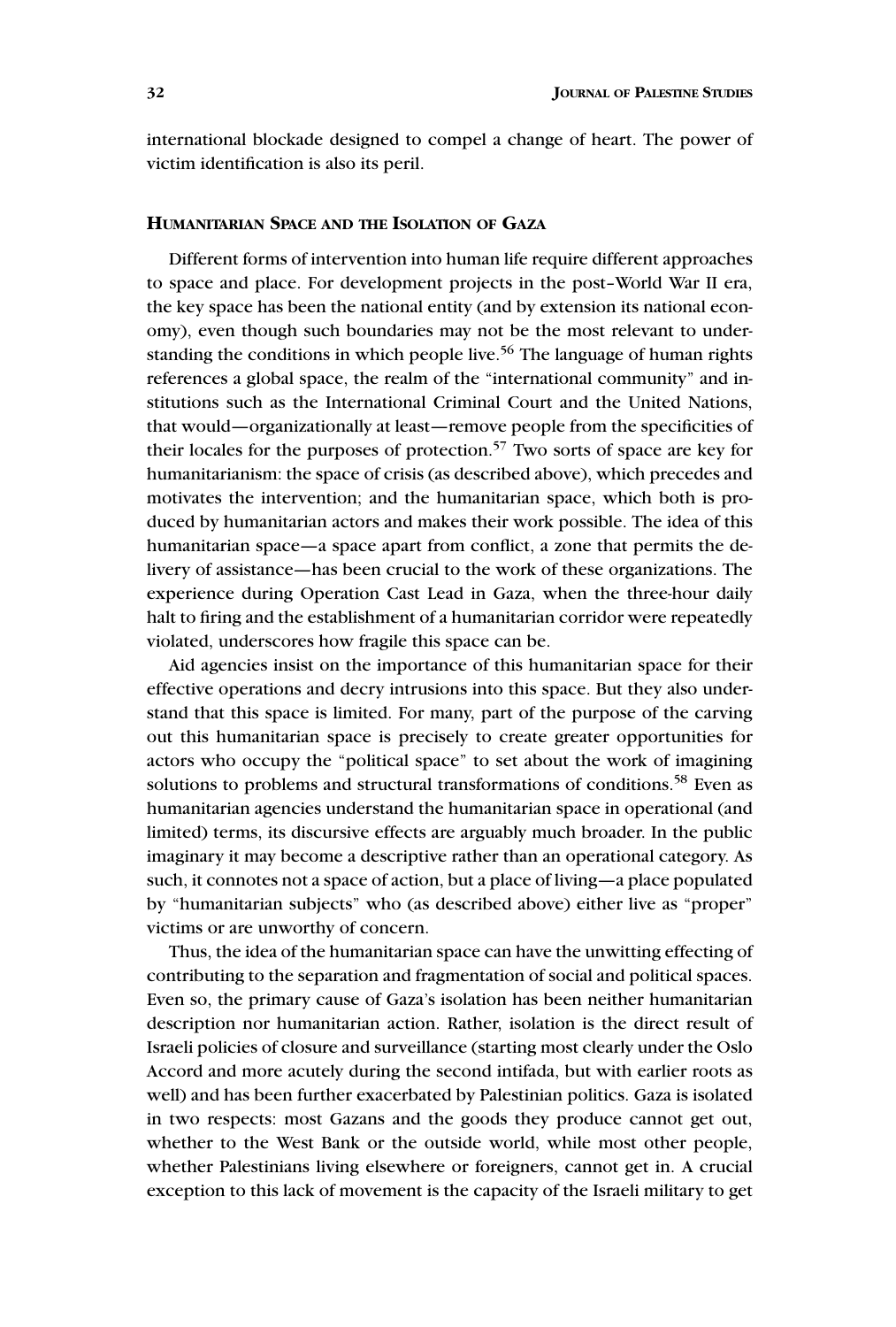in to Gaza at any time and from any direction. Israeli closure policy renders Gaza a qualitatively different sort of humanitarian space: it has become a space where, aside from military actors, the only people who can be there are those who are part of a humanitarian operation, whether as victims or as aid workers. In this sense, it is not only Gaza as a space, but Gazans as a people, that can be further isolated by the humanitarian frame.

# **WHAT NEXT FOR GAZA?**

Repeated humanitarian crises entail repeated rebuilding. Whether as development aid during the Oslo years or as humanitarian assistance in response to repeated IDF assaults during the last eight years, huge amounts of money have been spent reconstructing the same buildings, homes, infrastructure, and roads in Gaza. As long as foreign donors continue to bear these costs, there is no financial penalty for repetitive destruction. In the aftermath of January's operation, talk has turned once again to the "reconstruction process." The question that dominates discussions between international donors, Israel, and the West Bank branch of the Palestinian Authority is how to rebuild Gaza without strengthening Hamas. As Israeli spokesperson Mark Regev put it: "We want to make sure that the rehabilitation of Gaza doesn't turn into the rehabilitation of Hamas."<sup>59</sup> His comments were closely echoed by Saeb Erekat, a Fatah negotiator: "No money will be sent to Gaza before an agreed upon government will be formed."<sup>60</sup> The United States shares this attitude. Responding to reports that the Obama administration plans to provide \$900 million for the rebuilding effort, an administration official told the *New York Times* that "none of the money will go to Hamas; it will be funneled through NGOs and UN groups.<sup>"61</sup>

Responding to these discussions, commentator Nicola Nasser has described the rebuilding process as "the latest siege weapon."<sup>62</sup> Challenging all the parties involved, Nasser argues that: "the urgent humanitarian mission has been politicized, whereas it should remain above the political fray between Palestinians, Arab, foreign powers, and everyone else whose voices are loud enough to drown out the appeals of those in need. There is nothing to debate about humanitarian aid." While Nasser is exactly right about the terms of humanitarianism—it is meant to be nonpolitical and nonnegotiable—his argument also confirms the limits of this demand. Even as aid organizations are careful to remain neutral and nonpolitical, their ability to motivate humanitarian attention and resources is always embedded in broader political, legal, and moral conditions. Not everybody in a crisis situation will receive compassion or be deemed a "proper" victim. Ignoring the inevitable politics of humanitarian aid and recognition will not make it go away.

It is vital to understand both that there have been self-conscious and ongoing efforts to "ensure that the Palestinians in Gaza are seen by the world simply as a humanitarian problem,  $0.63$  and that the most noble humanitarian efforts can unwittingly impede political resolution. As long as Palestinians are dependent on the compassion of others, they are also vulnerable to the perils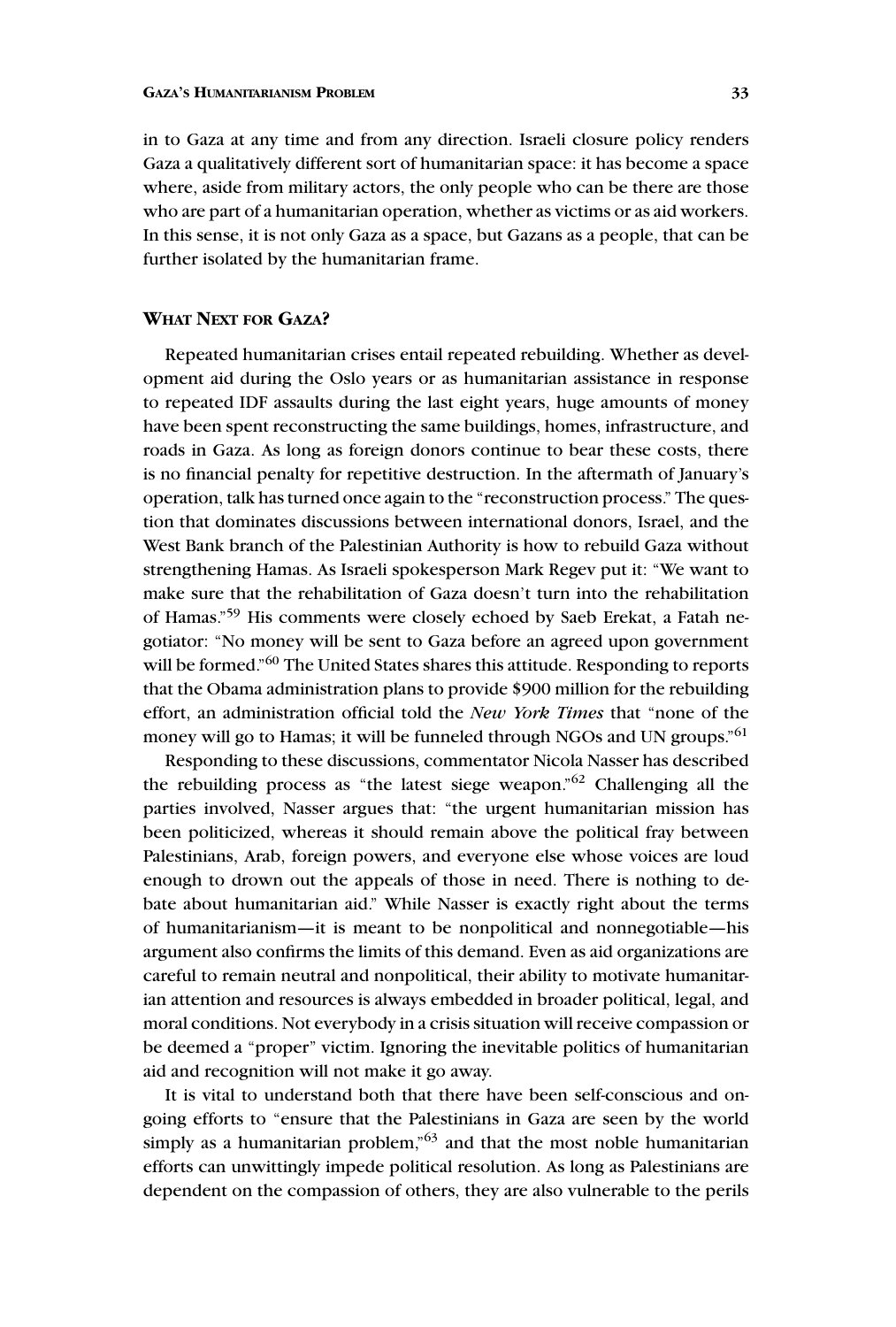of being denied that compassion. The humanitarian position is a precarious one. As soon as people express a more robust sense of themselves as social and political actors, they run the risk of losing their categorization as "exemplary" and "proper" victims and thus of falling outside the frame through which humanitarianism can understand and assist them.

So what is the answer for Gaza? This essay does not argue that the work of humanitarian agencies should stop, or that concerned people should stop demanding the delivery of aid. Such assistance is clearly vital. What I am suggesting is that Palestinians and those who are concerned about their fate should seek other frames, legal and political as well as moral, through which to analyze the situation and intervene in the ongoing cycle of destruction followed by delivery of aid. Gaza's humanitarian crisis must be seen as a symptom of a political situation—a result of occupation—and any discussion of humanitarian aid should be accompanied by such analysis.

Efforts by the recipients of aid to change the meaning and effects of relief should be supported as well. The Palestinians' earliest experiences with humanitarianism demonstrate that refugees (and not only political leaders) have refused to accept intervention only on its own terms. Palestinians have sought in various ways to make this central facet of their experience part of their political lives. The lessons of this history should not be lost now, as humanitarian needs have once again spiked to emergency levels. Recognition that Palestinians have legitimate political demands and not just humanitarian needs should not be lost in the face of yet another emergency. What is the best mechanism for pressing those demands needs to be carefully debated among Palestinians. Not all forms of politics are equally effective, or indeed equally valid, but the right not just to (bare) life, but to political life, should be imperative.

# **NOTES**

1. Avi Shlaim, "How Israel Brought Gaza to the Brink of Humanitarian Catastrophe," *Guardian*, 7 January 2009. While for Israeli officials the transformation of the situation from a political to a humanitarian one may be an "undeclared aim," there are actors who make this aim explicit. An organization called Jerusalem Summit, with a "presidium" that includes Daniel Pipes and U.S. Sen. Sam Brownback, has proposed what it calls "A New Paradigm for the Israeli-Palestinian Conflict: From the Political to the Humanitarian" (see www.jerusalemsummit.org/eng/brochure hs short eng.pdf). This proposal includes delegitimizing the idea of a Palestinian state (and indeed the underlying national

narrative), promoting the transfer out of the West Bank and Gaza of the Palestinian population, and the closure of UNRWA. While many of these proposals are at the extreme right on the spectrum, some of the claims made about Palestinian refugee status are echoed by more apparently mainstream voices.

2. See Luc Boltanski, *Distant Suffering: Morality, Media and Politics* (Cambridge: Cambridge University Press, 1999).

3. "Field Update on Gaza from the Humanitarian Coordinator: 30 January–2 February 2009, 1700 Hours," available at www.ochaopt.org. Earlier reports list the same priority needs. The most recent situation report from the UN OCHA was issued on 30 March 2009.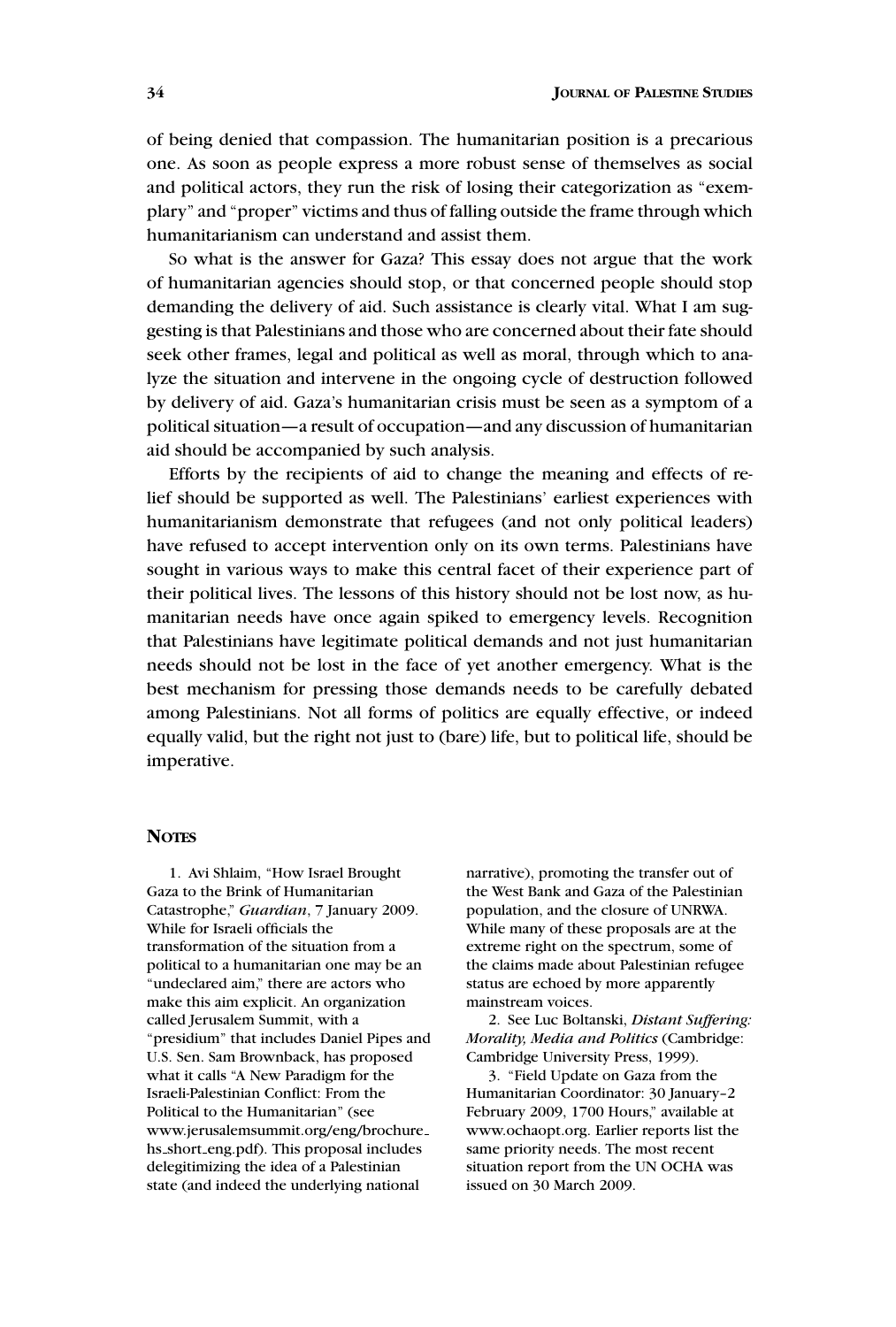#### **GAZA'S HUMANITARIANISM PROBLEM 35**

4. "The Gaza Strip: A Humanitarian Implosion," report issued jointly by Amnesty International, CARE, Oxfam, Save the Children, Christian Aid, Médecins du Monde, CAFOD, and Trócaire, March 2008.

5. "Carter Calls Gaza Blockade a Crime and Atrocity," Reuters, 18 April 2008.

6. "Egypt to Host \$2bln Gaza Reconstruction Meet on March 2," Reuters, 30 January 2009.

7. "UN Appeals for \$613 Million to Help Gaza Recover after Israeli Offensive," UN News Service, 19 January 2009.

8. John Nichols, "Obama Released Aid for Gaza," *Nation's* State of Change blog, 31 January 2009, available at www. thenation.com/blogs/state of change/ (accessed 2 February 2009).

9. Joshua Mitnick, "Newest Gaza Fight: Who Controls Reconstruction Aid?" *Christian Science Monitor*, 23 January 2009.

10. In a brief civil conflict in June 2007, Hamas took control of the Gaza Strip. Since then, Palestinian governing authority has been split between Fatah and Hamas, and between the West Bank and Gaza.

11. Many aid workers in Gaza would also agree with my assessment of some of the dangers that come along with this labeling.

12. These obligations are most clearly codified in the Fourth Geneva Convention of 1949.

13. According to the Web site, "the list seeks to generate greater awareness of the magnitude and severity of crises that may or may not be reflected in media accounts." See doctorswithoutborders.org/ publications/topten/. This year, the term "underreported" was dropped from the list, perhaps to give MSF the opportunity to highlight reported but still underserved crises.

14. Didier Fassin, "Humanitarianism as a Politics of Life," *Public Culture* 19, no. 3 (Fall 2007), pp. 499–520.

15. See Fiona Terry*, Condemned to Repeat? The Paradox of Humanitarian Action* (Ithaca, N.Y.: Cornell Press, 2002), and David Kennedy, *The Dark Sides of Virtue: Reassessing International Humanitarianism* (Princeton, N.J.: Princeton University Press, 2004).

16. See Mariella Pandolfi, "Contract of Mutual (In)Difference: Governance and the Humanitarian Apparatus in Contemporary Albania and Kosovo," *Indiana Journal of Global Legal Studies* 10, no. 1 (Winter 2003), pp. 369–81; Liisa Malkki, "Speechless Emissaries: Refugees, Humanitarianism, and Dehistoricization," *Cultural Anthropology* 11, no. 3 (August 1996), pp. 377–404; and Peter Redfield, "Doctors, Borders, and Life in Crisis," *Cultural Anthropology* 20, no. 3 (August 2005), pp. 328–61.

17. See Paul Rabinow, "Midst Anthropology's Problems," *Cultural Anthropology* 17, no. 2 (May 2002), pp. 135–49.

18. The example of Interahamwe militia, involved in the Rwandan genocide, using refugee camps in Zaire as organizational bases is a dramatic and oft-discussed instance of this problem (see Terry, *Condemned to Repeat*).

19. See Jennifer Hyndman, *Managing Displacement: Refugees and the Politics of Humanitarianism* (Minneapolis: University of Minnesota Press, 2000), and Elena Fiddian, "Relocating: The Asylum Experience in Cairo," *Interventions: International Journal of Postcolonial Studies* 8, no. 2 (July 2006), pp. 295– 318.

20. Miriam Ticktin, "Where Ethics and Politics Meet: The Violence of Humanitarianism in France" *American Ethnologist* 33, no. 1 (February 2006), pp. 33–49.

21. Rony Brauman, "Global Media and the Myths of Humanitarian Relief: The Case of the 2004 Tsunami," in Richard Wilson and Richard Brown, eds., *Humanitarianism and Suffering: The Mobilization of Empathy* (Cambridge: Cambridge University Press, 2009), p. 114.

22. The same point is often made about the current state of Palestinian politics: it appears to be in the greatest disarray since the Nakba.

23. For more extensive and comprehensive analyses of these efforts, see: Ilana Feldman, "The Quaker Way: Ethical Labor and Humanitarian Relief," *American Ethnologist* 34, no. 4 (November 2007), pp. 689–705; "Difficult Distinctions: Refugee Law, Humanitarian Practice, and Political Identification in Gaza," *Cultural Anthropology* 22, no. 1 (February 2007), pp. 129–69; "Mercy Trains and Ration Rolls: Between Government and Humanitarianism in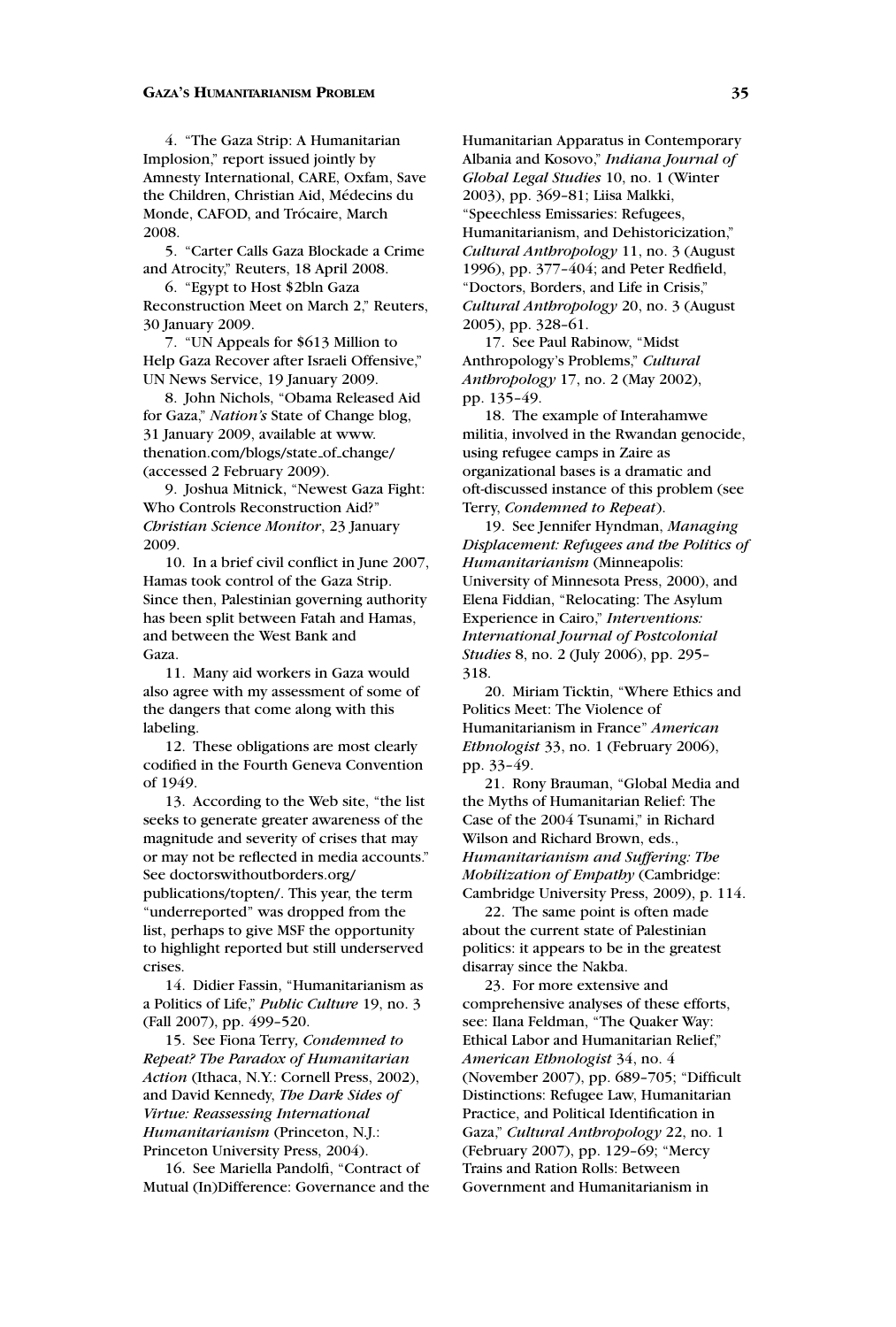Gaza," in Inger Marie Okkenhaug and Nefissa Naguib, eds., *Interpreting Welfare and Relief in the Middle East* (Leiden: Brill Press, 2008), pp. 175–94.

24. In addition to this humanitarian response, the United Nations also tried to work toward a political resolution to the situation, both through General Assembly resolutions such as resolution 194 and the establishment of UN bodies dedicated to working toward this end, such as the UN Conciliation Commission for

Palestine.

25. Author interview, Gaza City, 13 March 1999.

26. American Friends Service Committee Archives [AFSC], #80, Minutes of Camp Leaders Meeting, 6 October 1949.

27. UNRWA Archives, Box RE 7, File RE 210/01, Eligibility Registration, CRS of Frontier Villages, Jerusalem Poor and Gaza Poor.

28. See Feldman, "Difficult Distinctions."

29. See Ilana Feldman, "Refusing Invisibility: Documentation and Memorialization in Palestinian Refugee Claims," *Journal of Refugee Studies* 21, no. 4 (December 2008), pp. 498–516.

30. Author interview, Gaza City, 11 March 1999.

31. Indeed, there is a sense in which the entire international response to the Palestine problem since 1948 could be seen as an effort to define the situation in humanitarian rather than political terms, which is itself a political strategy.

32. Lisa Hajjar, *Courting Conflict: The Israeli Court System in the West Bank and Gaza* (Berkeley: University of California Press, 2005), p. 54. As Hajjar also notes, the ICRC considers the entirety of the Geneva Conventions to be humanitarian.

33. Humanitarian and human rights organizations widely disagree with this Israeli claim: "The contention by Israeli officials that Israel is no longer bound by the laws of occupation since it redeployed its forces to the perimeter of the Gaza Strip in 2005 is a fallacy. Israel retains effective control of the Gaza Strip, by virtue of the full control it exercises over the Gaza Strip's land border, its air space and territorial waters, and the movement of people and goods. Hence, the Israeli authorities are bound by their obligations under international humanitarian and human rights law to ensure the welfare of

the Palestinian population in the OPT" ("Humanitarian Implosion," p. 6).

34. See Tom Segev, *1967: Israel, The War, and the Year That Transformed the Middle East* (New York: Metropolitan Books, 2007).

35. Benjamin Netanyahu's plan for economic peace without political accommodation, an idea he began pushing in November 2008, seems like a return to this earlier approach to occupation.

36. Abdul-Ilah Abu Ayyash "Israeli Regional Planning Policy in the Occupied Territories" *Journal of Palestine Studies* 5, no. 3–4 (Spring–Summer 1976), p. 100.

37. "Olmert Denies Humanitarian Crisis in Gaza," *USA Today*, 19 May 2006.

38. "Rebuilding Will Be 'Very Complicated'," *Gazette* (Montreal), 18 January 2009.

39. "Livni: Cease-fire in Gaza Would Grant Hamas Legitimacy," *Ha'Aretz*, 1 January 2009.

40. As it turned out, not even all food was deemed humanitarian. When Sen. John Kerry visited Gaza in February 2009, he learned that Israel was prohibiting the entry of pasta into the Strip. As reported in *Ha'Aretz*, "He was told by United Nations aid officials that 'Israel does not define pasta as part of humanitarian aid—only rice shipments'," (25 February 2009). With Kerry's intercession, Israel changed its policy.

41. "In Gaza, the Wait to Rebuild Lingers," *New York Times*, 25 January 2009.

42. A recent report in the *New York Times* that the Palestinian Authority has stopped paying for the treatment of Palestinians in Israeli hospitals underscores the limits of Israel's humanitarianism vis-à-vis Palestinians. The article notes that "Israel has long pointed to its medical care of Palestinians as an example of its advanced skills and humanitarianism" ("Palestinians Pull Patients from Israeli Hospitals," *New York Times*, 9 February 2009). While an outsider hearing that Israel provides medical care to some Palestinians as a humanitarian gesture might think this meant that it paid for this care, the meaning of humanitarianism in this context is that Palestinians are granted permission to be paying customers in Israeli hospitals.

43. Israel is not the only party that has engaged in humanitarian discourse. Both Fatah and Hamas have used this language